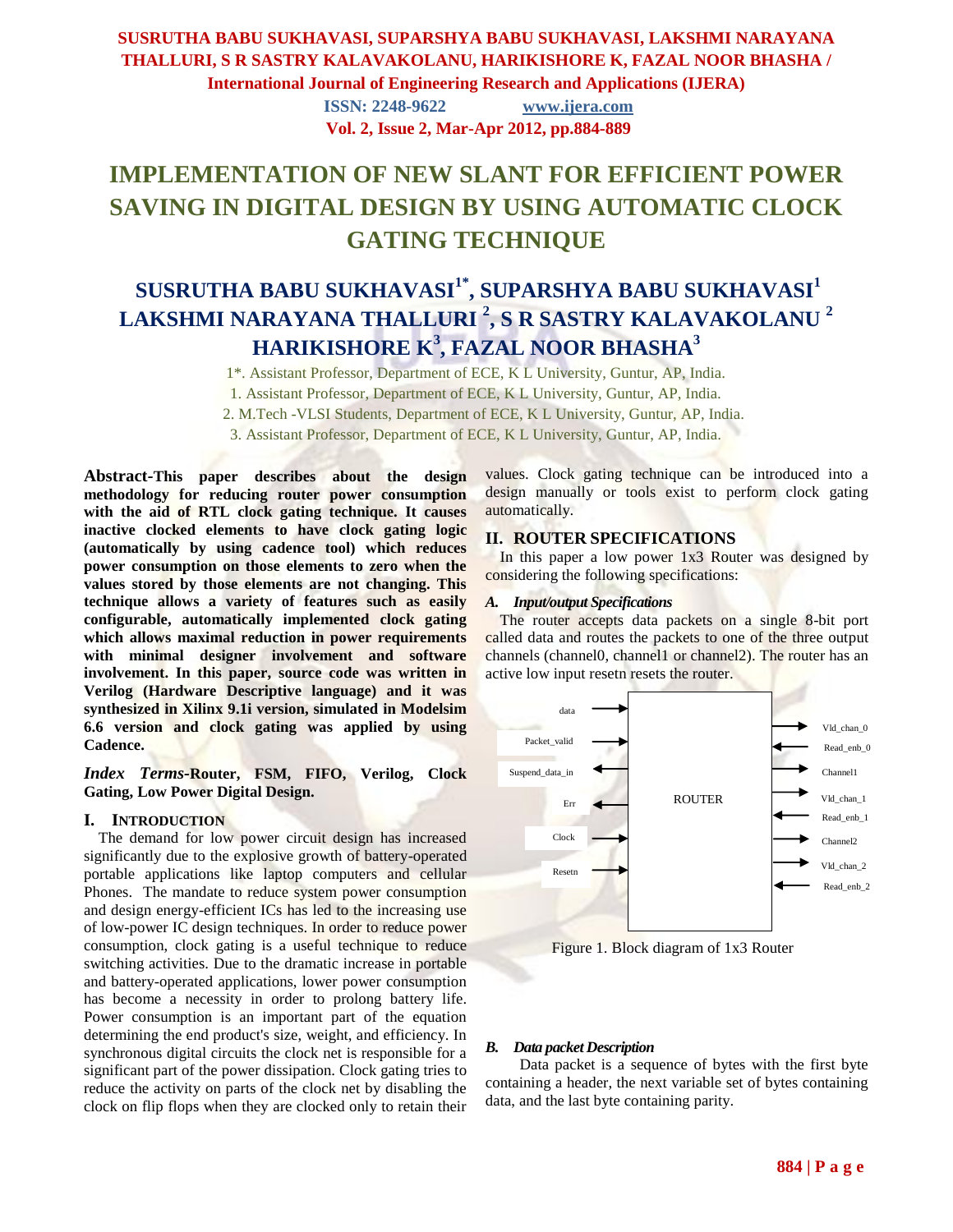**ISSN: 2248-9622 www.ijera.com Vol. 2, Issue 2, Mar-Apr 2012, pp.884-890**



The header consists of a 2-bit address field and a 6-bit length field. The address field is used to determine to which output channel the packet should be routed, with address "3" being illegal. The length field specifies the number of data bytes (payload). A packet can have a minimum data size of 1 byte and maximum data of 63 bytes. The parity should be a byte of even, bitwise parity, calculated over the header and data bytes of the packet.

#### *C. Router Input Protocol*

All input signals are active high and are synchronized to the falling edge of the clock. Therefore, any signal that is an input to the DUV is driven at the falling edge of clock. This is because the DUV router is sensitive to the rising edge of clock. Therefore, driving input signals on the falling edge ensures adequate setup and hold time.



 $H =$  Header,  $D =$  data,  $P =$  Parity

**Figure 3. Router input protocol**

The packet valid signal has to be asserted on the same clock as when the first byte of a packet (the header byte), is driven onto the data bus. Since the header byte contains the address, this tells the router to which output channel the packet should be routed (channel0, channel1 or channel2). Each subsequent byte of data should be driven on the data bus with each new falling clock. After the last payload byte has been driven, on the next falling clock, the packet valid signal must be deasserted, and the packet parity byte should be driven. This signals packet completion. The input data bus value cannot change while the suspended\_data in signal is active (indicating a FIFO overflow). The packet driver should not send any more bytes and should hold the value on the data bus. The width of suspended data in signal assertion should not exceed 100 cycles. The err signal esserts when a packet with bad parity is detected in the router, within 1 to 10 cycles of packet completion.

#### *D. Router Output Protocol*

All output signals are active high and are synchronized to the falling edge of the clock. Thus, the packet receiver will drive sample data at the falling edge of the clock. This is correct because the router will drive and sample data at the edge of clock. Each output port channelX (channel0, channel1 or channel2) is internally buffered by a FIFO of depth and width of 1 byte. The router asserts the vld chan x (vld chan  $0$ , vld chan 1 or vld chan 2) signal when valid data appears on the channelX (channel0, channel1 or channel2) output bus. This is a signal to the packet receiver that valid data is available on a particular router.



**Figure 4. Router output protocol**

The packet receiver will than wait until it has enough space to hold the byte of the packet and then respond with the asserts if the read\_enb\_x (read\_enb\_0, read\_enb\_1 or read enb 2) signal that is an input to the router. The read\_enb\_x (read\_enb\_0, read\_enb\_1 or read\_enb\_2) input signal is asserted on the falling clock edge in which data are read from the channelx (channel0,channel1 or channel2) bus.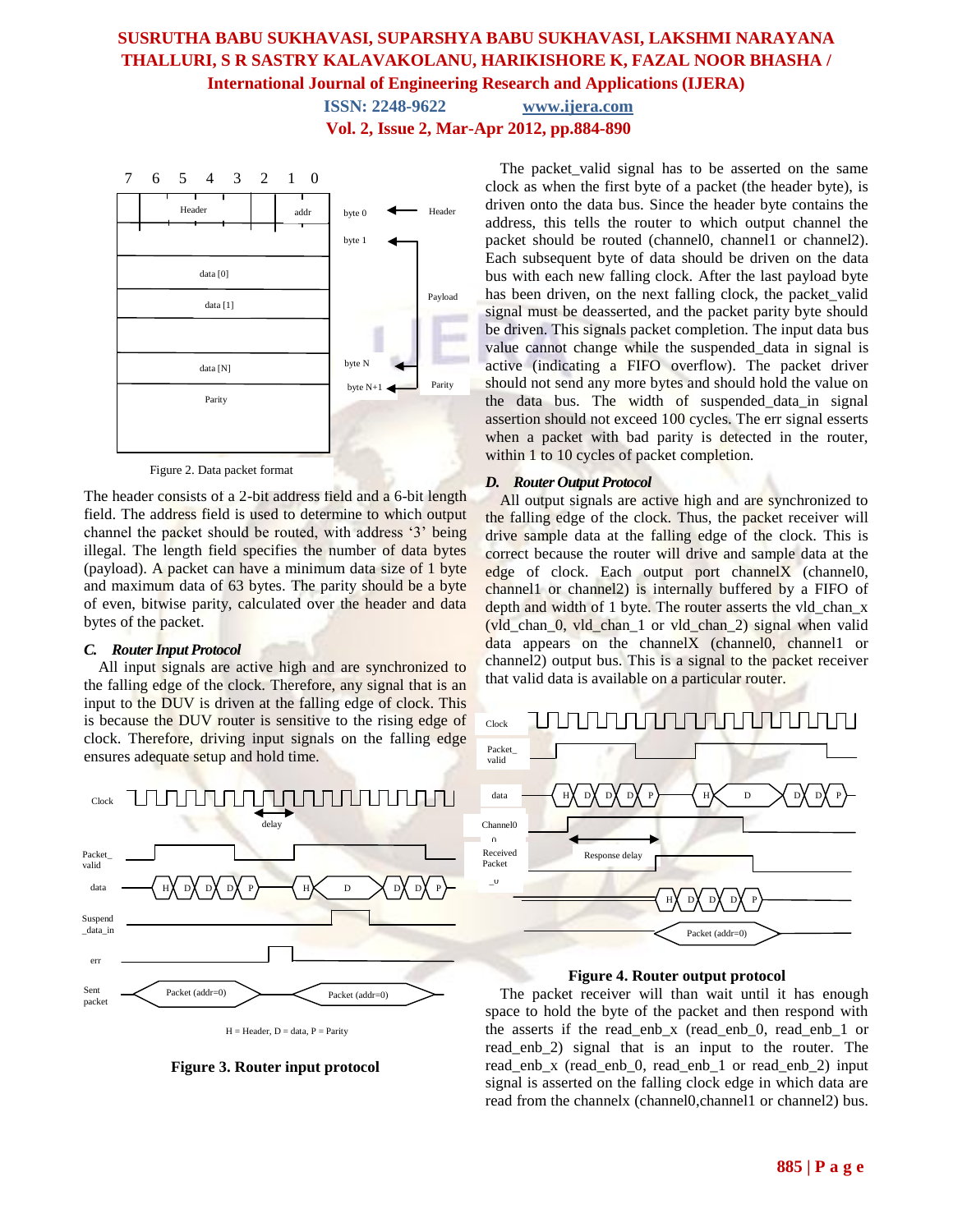**ISSN: 2248-9622 www.ijera.com Vol. 2, Issue 2, Mar-Apr 2012, pp.884-890**

As long as the read enb x (read enb 0, read enb 1 or read enb 2) signal remains active, the channelX (channel0, channel1 or channel2) bus drives a valid packet byte on each rising clock edge. The packet receiver cannot require the router to suspend data transmission in the middle of the packet. Therefore, the packet receiver must assert the read\_enb\_x (read\_enb\_0, read\_enb\_1 or read\_enb\_2) signal only after it ensures that there is adequate space to hold the entire packet. The read enb x (read enb 0, read enb 1 or read\_enb\_2) must be asserted within 30 clock cycles of the vld\_chan\_x (vld\_chan\_0, vld\_chan\_1 or vld\_chan\_2) being asserted. Otherwise, there is too much congestion in the packet receiver. The DUV channel (channel0, channel1 or channel2) bus must not be tri-stated when the DUV signal vld\_chan\_x (vld\_chan\_0, vld\_chan\_1 or vld\_chan\_2) is asserted and the input signal read\_enb\_x (read\_enb\_0, read enb 1 or read enb 2) is also asserted high.

#### **III. ROUTER DESIGN**

Switches and routers are the critical building blocks of a successful network infrastructure, to route the data in the network. In the design of a low power network the blocks like router must consume less power. In the semiconductor and [electronic design](http://en.wikipedia.org/wiki/Electronic_design_automation) industry, Verilog is a HDL used to model [electronic systems.](http://en.wikipedia.org/wiki/Electronics#Electronic_systems) Verilog HDL allows designers to design at various levels of abstraction. In this paper, a low power 1x3 router was designed by applying clock gating to the router RTL code. The low power digital design flow was as shown in figure 5. In this paper, the 1x3 router consist of two main modules one is FSM and another is FIFO.



#### *A. FSM Design*

Basically a FSM consists of combinational, sequential and output logic. Combinational logic is used to decide the next state of the FSM. Sequential logic is used to store the current state of the FSM. By considering the session II router specifications the router was designed, at the input side an eight state FSM receives the data and transmit that data to the output channels (channel0, channel1 or channel2). The eight states are IDEAL, ADDR\_CHECK, CH0, CH1, CH2, HOLD, PARITY\_LOADER and PARITY\_CHECK.

When there is valid input data then FSM goes to next state i.e. ADDR\_CHECK otherwise it will be in the IDEAL state. In the ADDR\_CHECK FSM checks the address bits, if the address bits are "00" then the next stale is CH0, if the address bits are '01' then the next state is CH1, if the address bits are "10" then the next state is CH2 otherwise IDEAL is the next state. In CH0 state, if the channel is full or empty then the net state is HOLD, if it not satisfied the packet valid is zero then the next stage is PARITY\_LOADER otherwise it continues in the previous state. Similarly CH1 and CH2 are executes. In the HOLD state, based on the full signal bits the next state will be CH0, CH1, CH2, IDEAL or it will continue in the hold state. In the PARITY CHECK, if the par bit is 1 and the parity and parity2 are equal then the next state is HOLD, where par is an intermediate signal.

#### *B. FIFO design*

An 8-bit width FIFO is designed, because the 1x3 router has three output channels. At the output side parallel placing of three FIFO"s will work as three output channels, and the channel was selected automatically by considering the address bits.

#### *C. Clock Gating*

Clock gating is a popular technique used in many synchronous circuits to reduce dynamic [power dissipation.](http://en.wikipedia.org/wiki/Power_dissipation) Clock gating saves power by adding more logic to a circuit to prune the [clock tree.](http://en.wikipedia.org/wiki/Clock_tree) Pruning the clock disables portions of the circuitry so that the [flip-flops](http://en.wikipedia.org/wiki/Flip-flop_(electronics)) in them do not have to switch states. Switching states consumes power. When not being switched, the switching power consumption goes to zero, and only [leakage currents](http://en.wikipedia.org/wiki/Leakage_(semiconductors)) are incurred.

 Cadence, Synopsys like tools will apply clock gating to the RTL code automatically. So, in this paper the clock gating was applied to the router RTL Verilog code by using cadence, the dynamic power is reduced more than 65%. But the number of cells count was increased; because of placing of clock gating cells throughout the clock tree due to this the area is also increasing.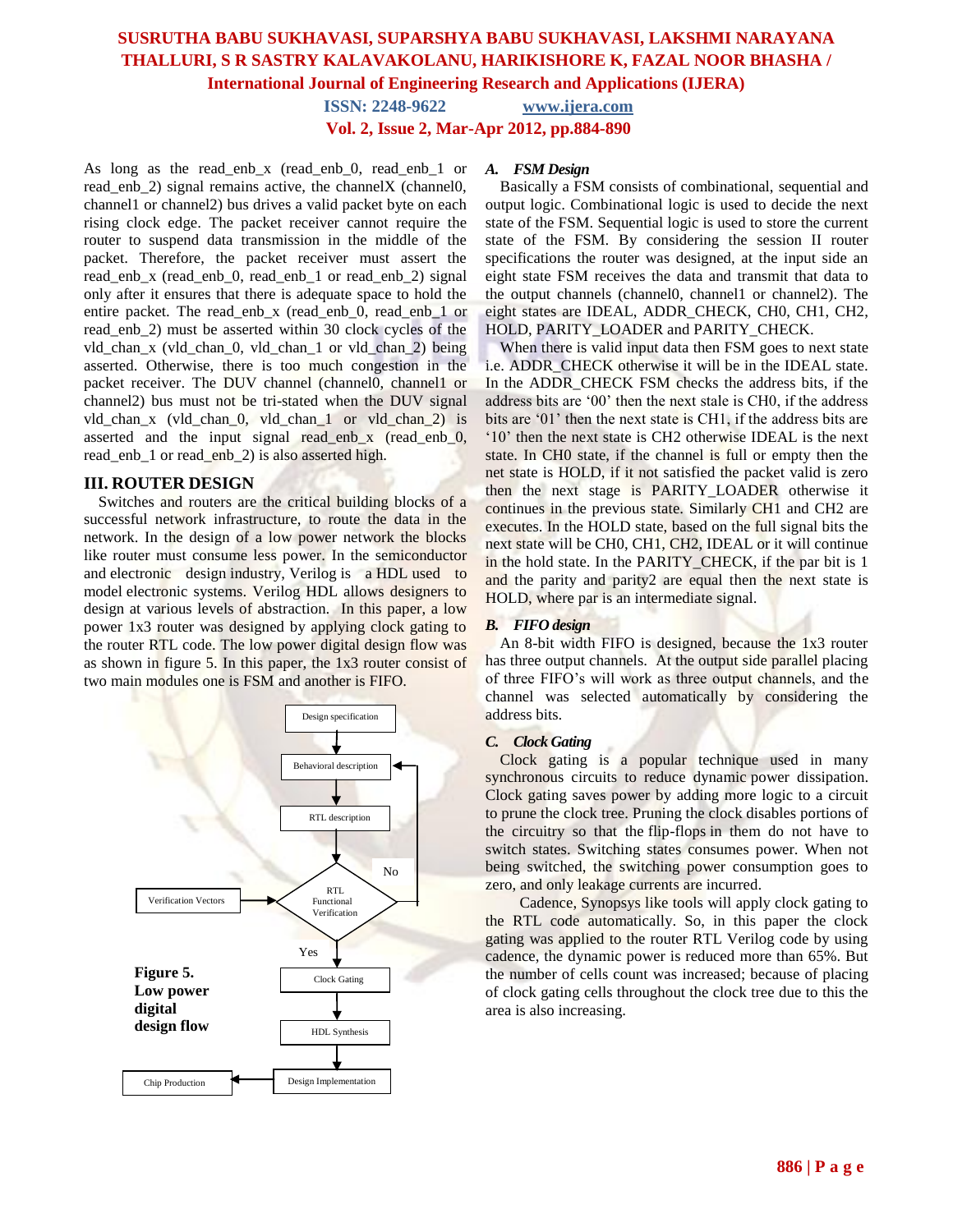**ISSN: 2248-9622 www.ijera.com Vol. 2, Issue 2, Mar-Apr 2012, pp.884-890**



## **IV. SIMULATION AND POWER ANALYSIS**

Simulation refers to the verification of a design, its function and performance. It is process of applying stimuli to a model over time and producing corresponding responses from a model. Figure 10 represents the simulation of input channel, output channel and router using Modelsim 6.6 version. Synthesis process converts user's hardware description into structural logic description. It provides a means to covert schematics of HDL into real world hardware. Synthesis tools convert the described hardware into a net list that a vendor may use to create a chip or board. Figure 7, Figure 8 and Figure 9 represents the synthesis of Router, Top module of FIFO, Top module of FSM and using Xilinx 9.1i version. The easy and popular system-level clock-gating stops the clock for an entire Router, effectively disabling all functionality. It prevents the logic from switching. The power reports without clock gating [Figure] 11] and with clock gating [Figure12] generated by using cadence tool, the total power was reduced more than 65%.



**Figure 7. Router RTL schematic**



**Figure 8. Top Module Of FIFO**







**Figure 10. Router simulation report**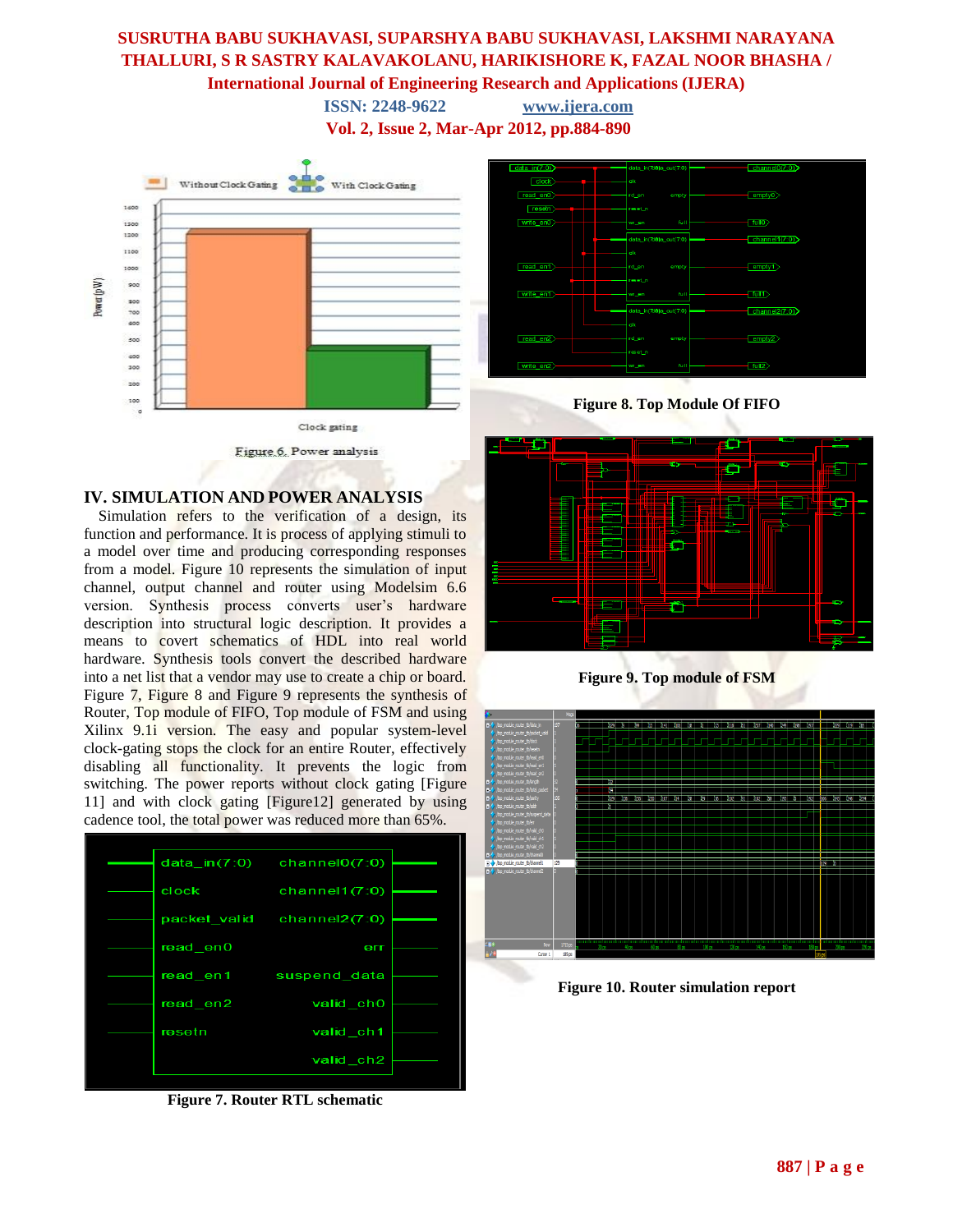**ISSN: 2248-9622 www.ijera.com**

**Vol. 2, Issue 2, Mar-Apr 2012, pp.884-890**

| Encounter (R) RTL Compiler v09.10-p104 1<br>Generated by:<br>Oct. 22 2011 10:46:01 AM<br>Generated on:<br>Module:<br>router top<br>Technology library: tsmc18 1.0<br>Operating conditions: slow (balanced tree)<br>Wireload mode:<br>enclosed<br>Area mode:<br>timing library |                          |                                                                           |                                                                                                         |                                                                                              |  |  |
|-------------------------------------------------------------------------------------------------------------------------------------------------------------------------------------------------------------------------------------------------------------------------------|--------------------------|---------------------------------------------------------------------------|---------------------------------------------------------------------------------------------------------|----------------------------------------------------------------------------------------------|--|--|
| Instance                                                                                                                                                                                                                                                                      |                          |                                                                           | Leakage Dynamic<br>Cells Power(nW) Power(nW) Power(nW)                                                  | Total                                                                                        |  |  |
| router top<br>t.2<br>F1<br>F2<br>F <sub>3</sub><br>t1<br>inc add 81 44 5                                                                                                                                                                                                      | 371 - 371<br>371 —<br>61 | 1440 1457,903<br>1113 1215.587<br>405.196<br>405.196<br>242.316<br>34.566 | 1276204.182<br>1109990.790<br>371 405.196 361550.450<br>398891.866<br>349548.474<br>123196.851<br>0.000 | 1277662.085<br>1111206.377<br>361955.646<br>399297.062<br>349953.669<br>123439.167<br>34.566 |  |  |

| Generated by:<br>Generated on:<br>Module:<br>Technology library:<br>Operating conditions:<br>Wireload mode:<br>Area mode: | Oct 22 2011 10:53:12 AM<br>router top<br>$tsmc18$ 1.0<br>slow (balanced tree)<br>enclosed<br>timing library | Encounter (R) RTL Compiler v09.10-p104 1 |  |
|---------------------------------------------------------------------------------------------------------------------------|-------------------------------------------------------------------------------------------------------------|------------------------------------------|--|

| Instance        | Cells | Leakage<br>Power $(nW)$ | Dynamic<br>Power (nW) | Total<br>Power $(nW)$ |
|-----------------|-------|-------------------------|-----------------------|-----------------------|
| router top      | 1579  | 1508.287                | 443021.686            | 444529.973            |
| t2              | 1260  | 1247.655                | 263813.409            | 265061.064            |
| F1              | 420   | 416.110                 | 83263.285             | 83679.395             |
| F2              | 420   | 415.773                 | 87190.109             | 87605.881             |
| F3              | 420   | 415.773                 | 93360.015             | 93775.787             |
| t1              | 319   | 260.632                 | 165330.450            | 165591.082            |
| inc add 81 44 5 | 61    | 34,566                  | 0.000                 | 34.566                |
|                 |       |                         |                       |                       |

**Figure 12. Power report with clock gating**

### **CONCLUSION**

In this paper, a low power and high performance 1x3 router was designed by using the dynamic power reduction technique i.e. clock gating. After applying the clock gating to the router RTL Verilog code by using cadence tool, the dynamic power was reduced more than 65%, but the area was increased, because the insertion of clock gating cells throughout the clock tree.

### **ACKNOWLEDGMENT**

The authors would like to thank V S P K Aditya Majji, ASIC Verification Engineer at Perfectus Technology for many helpful suggestions.

## **REFERENCES**

- [1] Benini, L., and G. De Micheli, "Automatic Synthesis of low-Power Gated-Clock Finite-State-machines", *IEEE Transactions on Computer-Aided Design of Integrated Circuits and System*, 15(6), 630-643 (June, 1996).
- [2] M.Pedram, "Power minimization in IC Design: Principles and applications," *ACM Transactions on Design Automation*, vol. 1, no. 1, pp.3-56, Jan. 1996.
- [3] E.Tellez, A. Farrah and M. Sarrafzadeh, "Activitydriven clock design for low power circuits," in *Proc.IEEE ICCAD*, San Jose, pp.62-65, Nov. 1995.
- [4] V.G.Oklobdzija, V.M.Stojanovic, D.M.Markovic, N. M. Nedovic: Digital System Clocking: High-Performance and Low-Power Aspects, 1st Ed. Wiley IEEE-press (2003).
- [5] Q. Wu, M. Pedram, and X. Wu, "Clock-gating and its application to low power design of sequential circuits," *IEEE Trans. Circuits Syst. I, Reg. Papers*, vol. 47, no. 3, pp. 415–420, Mar. 2000.
- [6] J. Chueh, C. Ziesler, and M. Papaefthymiou, "Empirical evaluation of

timing and power in resonant clock distribution," in *Proc. IEEE Int. Symp. Circuits Syst.*, May 2004, vol. 2, pp. 249–252.

> **Susrutha Babu Sukhavasi** was born in India, A.P. He received the B.Tech degree from JNTU, A.P, and M.Tech degree from SRM University, Chennai, Tamil Nadu, India in 2008 and 2010 respectively. He worked as Assistant Professor in Electronics & Communications Engineering in Bapatla Engineering College for academic year 2010- 2011 and from 2011 to till date working in K L University. He is a member of Indian Society For Technical Education and International Association of Engineers. His research interests include Mixed and Analog VLSI Design, FPGA Implementation, Low Power Design and wireless Communications, Digital VLSI.

**Suparshya Babu Sukhavasi** was born in India, A.P. He received the B.Tech degree from JNTU, A.P, and M.Tech degree from SRM University, Chennai, Tamil Nadu, and India in 2008 and 2010 respectively. He worked as Assistant Professor in Electronics & Communications Engineering in Bapatla Engineering College for academic year 2010- 2011 and from 2011 to till date working in K L University. He is a member of Indian Society For Technical Education and International Association of Engineers. His research interests include Mixed and Analog VLSI Design, FPGA Implementation, Low Power Design and Wireless communications, VLSI in Robotics.

**8888 PLSI Design, Digital VLSI Design and Law Bower VI SI Design Lakshmi Narayana Thalluri** received the B.Tech. degree in Electronics & Communications Engineering from JNTU, Kakinada in 2009 and pursuing M.Tech (VLSI) in K L University. He is a member of International Association of Computer Science and Information Technology (IACSIT). His research interests include and Low Power VLSI Design.